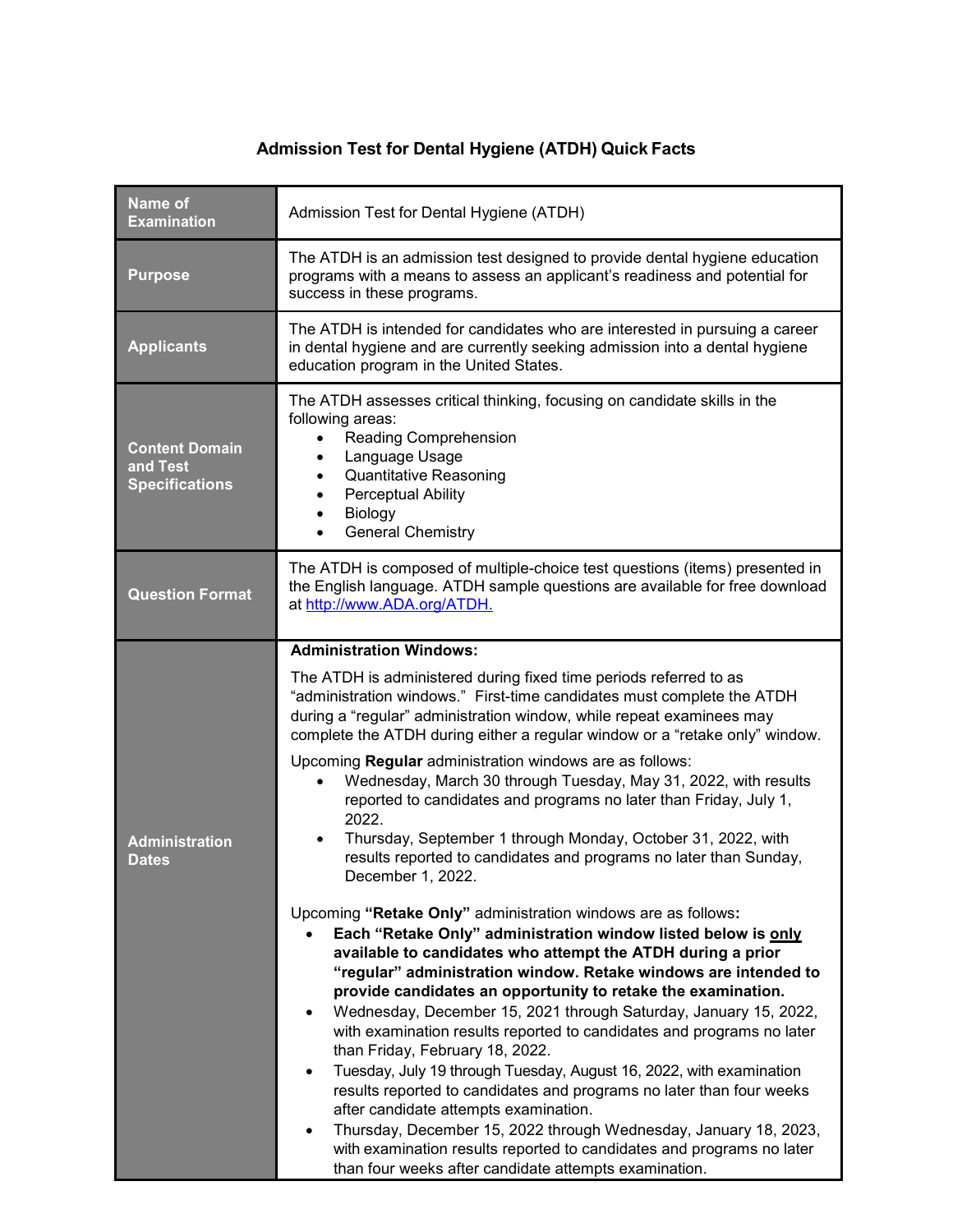| <b>Eligibility</b>                        | The ATDH is intended for candidates who are interested in pursuing a career<br>in dental hygiene and are currently seeking admission into a dental hygiene<br>education program in the United States. Additional details concerning<br>candidate eligibility are provided in the ATDH Candidate Guide.                                                                                                                                                                                                                                                                                                                                                                     |              |                |  |
|-------------------------------------------|----------------------------------------------------------------------------------------------------------------------------------------------------------------------------------------------------------------------------------------------------------------------------------------------------------------------------------------------------------------------------------------------------------------------------------------------------------------------------------------------------------------------------------------------------------------------------------------------------------------------------------------------------------------------------|--------------|----------------|--|
|                                           | The ATDH contains 240 questions and requires 4 hours and 50 minutes to<br>administer. The ATDH administration schedule is provided below.                                                                                                                                                                                                                                                                                                                                                                                                                                                                                                                                  |              |                |  |
| <b>Administration</b><br><b>Schedule</b>  | <b>ATDH Administration Schedule</b>                                                                                                                                                                                                                                                                                                                                                                                                                                                                                                                                                                                                                                        |              |                |  |
|                                           | <b>Section</b>                                                                                                                                                                                                                                                                                                                                                                                                                                                                                                                                                                                                                                                             | <b>Items</b> | <b>Minutes</b> |  |
|                                           | <b>Introduction and Tutorial</b>                                                                                                                                                                                                                                                                                                                                                                                                                                                                                                                                                                                                                                           |              | 15             |  |
|                                           | <b>Reading Comprehension</b>                                                                                                                                                                                                                                                                                                                                                                                                                                                                                                                                                                                                                                               | 40           | 50             |  |
|                                           | <b>Language Usage</b>                                                                                                                                                                                                                                                                                                                                                                                                                                                                                                                                                                                                                                                      | 40           | 30             |  |
|                                           | Break (optional)                                                                                                                                                                                                                                                                                                                                                                                                                                                                                                                                                                                                                                                           |              | 15             |  |
|                                           | <b>Quantitative Reasoning</b>                                                                                                                                                                                                                                                                                                                                                                                                                                                                                                                                                                                                                                              | 40           | 45             |  |
|                                           | <b>Perceptual Ability</b>                                                                                                                                                                                                                                                                                                                                                                                                                                                                                                                                                                                                                                                  | 60           | 45             |  |
|                                           | Break (optional)                                                                                                                                                                                                                                                                                                                                                                                                                                                                                                                                                                                                                                                           |              | 15             |  |
|                                           | <b>Biology</b>                                                                                                                                                                                                                                                                                                                                                                                                                                                                                                                                                                                                                                                             | 30           | 30             |  |
|                                           | <b>General Chemistry</b>                                                                                                                                                                                                                                                                                                                                                                                                                                                                                                                                                                                                                                                   | 30           | 30             |  |
|                                           | Post Examination Survey                                                                                                                                                                                                                                                                                                                                                                                                                                                                                                                                                                                                                                                    |              | 15             |  |
|                                           | <b>Total</b>                                                                                                                                                                                                                                                                                                                                                                                                                                                                                                                                                                                                                                                               | 240          | 290            |  |
| <b>Administration</b><br><b>Vendor</b>    | The ATDH is administered via computer at Prometric professional level<br>testing centers. Prometric testing centers offer biometric security procedures<br>and are located throughout the United States.                                                                                                                                                                                                                                                                                                                                                                                                                                                                   |              |                |  |
| Cost                                      | The ATDH fees for 2022 are as follows:<br>Administration Fee: \$140. This fee includes administration and<br>$\bullet$<br>official score reporting to all dental hygiene education programs<br>selected at the time of application.<br>Score Report Fee: \$50. This fee covers score report requests made<br>$\bullet$<br>after the time of application. There is no additional charge for score<br>report requests received at the time of application.<br>Score Audit Fee (optional): \$65. For a period of 30 days after a<br>$\bullet$<br>completed testing appointment, the ATDH Program is willing to audit a<br>candidate's ATDH results to confirm their accuracy. |              |                |  |
| <b>General Policies</b><br>and Procedures | Detailed policies and procedures for the ATDH Program are provided in the<br><b>ATDH Candidate Guide.</b>                                                                                                                                                                                                                                                                                                                                                                                                                                                                                                                                                                  |              |                |  |
| <b>Results Reporting</b>                  | ATDH results are typically reported to candidates and dental hygiene<br>education programs approximately five weeks after the close of each<br>administration window. ATDH results are reported as numeric scores that<br>dental hygiene education programs can use to meaningfully compare the skills<br>of applicants.                                                                                                                                                                                                                                                                                                                                                   |              |                |  |